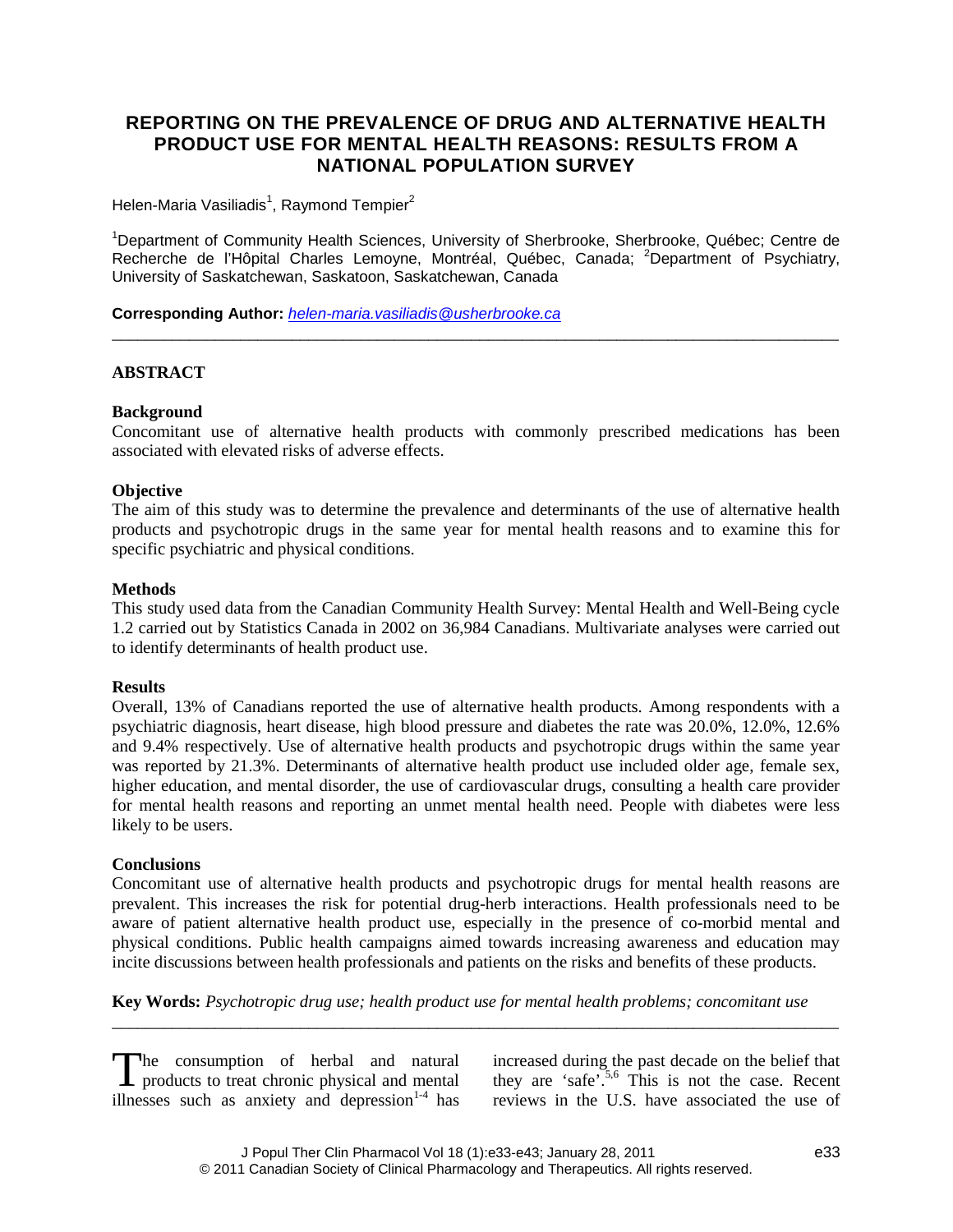alternative health products with adverse effects due to interactions with commonly prescribed medications.<sup>7,8</sup>

National surveys in the U.S., have reported a significant increase, from 33.8% in 1990 to 42.1% in 1997, in past year rates of alternative medicine  $use<sup>1</sup>$  and an increase in 12-month use ranging between 21.3% and 56.7% in respondents with a mental disorder.<sup>2,3</sup> In Canada, reports from the 2000-2001 National Population Health Survey (NPHS) showed a past 2-day prevalence of 9.3% in the general population for the use of a botanical or natural product.<sup>9</sup>

Studies have also shown that only about 30% of patients inform their family physicians about using vitamin supplements concurrently with prescription medications.10-13 The patients' reasons for not informing their physicians included, believing it not to be sufficiently important, believing that the physician would not understand the reasons for their taking complementary and alternative medications, and fear of disapproval. $14-15$  However, many physicians do not ask their patients about their herbal and vitamin supplement utilisation, nor do they always record the information that they are given by patients. $10,11$  This may arise from the physician's beliefs or lack of knowledge about potential interactions of herbal preparations with medications.<sup>15-17</sup> The majority of these products are purchased in pharmacies; thus, increasing the role of the pharmacist in helping clients make safer choices regarding natural alternative health products used. Studies on Canadian pharmacists also showed that pharmacist knowledge of supplements is not adequate and that they also do not routinely document or ask clients about such product use  $18$ ; and, the majority do not discuss potential drug-herb interactions with their clients.<sup>19</sup>

With the rise in chronic conditions in the aging population, and reports that 1 in five people are affected by a common mental disorder in their lifetime<sup>20</sup>, the concomitant use of prescription drugs and alternative health products is expected to remain stable, if not rise. Further, the prevalence of drug interactions with alternative health products may increase, given the cooccurrence of common mental disorders with chronic conditions that are usually maintained with drug regimens. There is a need to better document the prevalence of alternative health product use for mental health problems among people with medical conditions and those using prescription drugs in the general Canadian population.

To our knowledge, no other recent study to date has reported on the past year prevalence of alternative health product use for mental health reasons with concomitant psychotropic drug use and co-morbid chronic conditions. The objectives of this study were to determine, using national survey data:

- 1) past year use of natural alternative health products for mental health reasons in the Canadian population,
- 2) who recommended the use of these products,
- 3) report the prevalence of use in people with various chronic diseases, and,
- 4) to identify determinants of use.

This study was carried out to help health professionals identify those most inclined to be users.

#### **METHODS**

#### **Data**

This study utilized cross-sectional data on health care resource use and the presence of mental disorders from the Canadian Community Health Survey: Mental Health and Well-Being cycle 1.2 (CCHS 1.2) carried out by Statistics Canada in 2002 on 36,984 adult Canadians. The CCHS 1.2 cross-sectional survey targeted the noninstitutionalized adult population not living in Aboriginal reserves or remote northern communities, and included individuals aged 15 years and over. Approaches to random sampling varied slightly, but all included a stratified, multistage, clustered area sample design. The overall response rate for the CCHS 1.2 in Canada was 77%. More details about the CCHS 1.2 content and methods are presented elsewhere.<sup>21</sup>

#### **Past Year Alternative Health Product use for Mental Health Reasons**

The main outcome variable of interest in this study was the past year use of an alternative health product for mental health reasons was ascertained with a 'yes' or 'no' response to the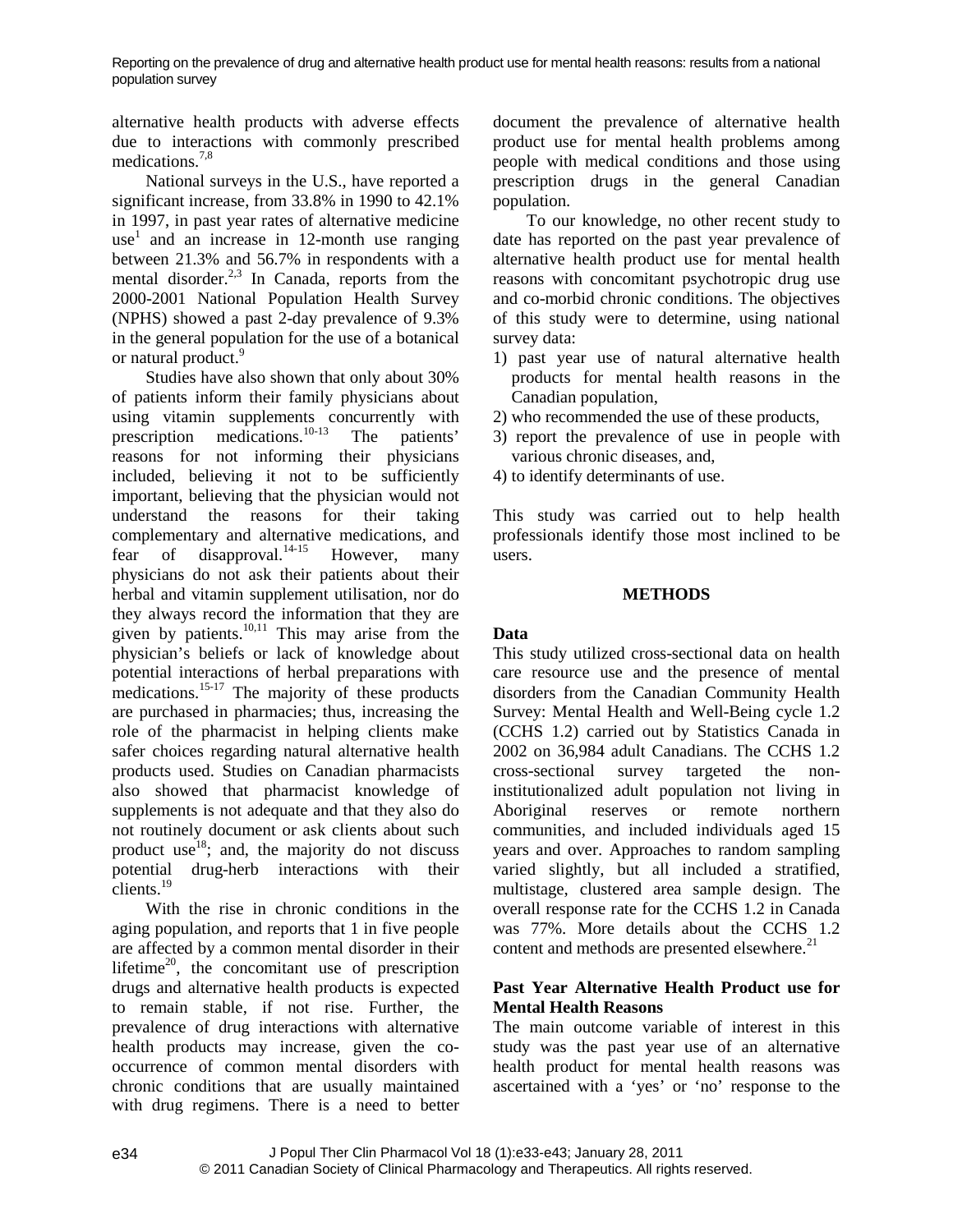following question: "*Many people use other health products such as herbs, minerals or homeopathic products for problems with emotions, alcohol use, etc. In the past 12 months, have you used any of these health products?*" The survey also captured whether a professional recommended the use of these health products.

# **The Presence of Disorders and Chronic Conditions**

This current study was limited to past year presence of any of the following common mental disorders: major depressive episode, anxiety disorder (i.e. agoraphobia, social phobia, and panic disorder), alcohol abuse or dependence. The presence of a disorder was assessed using the WMH-CIDI<sup>22</sup>, a fully structured diagnostic interview based on  $DSM-IV$  criteria.<sup>23</sup> The presence of an unmet mental health need in the past year was also considered. The presence of a chronic condition was also collected. This was defined as the presence of a long term condition (high blood pressure, any heart disease and diabetes) lasting more than 6 months that has been diagnosed by a health professional. The use of psychotropic medication (anxiolytics, mood stabilizers, antidepressants, stimulants, and antipsychotics) in the past year; and the use cardiovascular drugs in the last two days was also considered.

## **Statistical Analyses**

Logistic regression was used to model alternative health product use for mental health reasons as a function of the presence of a common mental disorder, a reported unmet mental health need, and the use of a psychotropic drug while also considering the presence of a chronic condition such as high blood pressure, heart disease, diabetes, the presence of a cardiovascular drug, age, sex, marital status, education, income (total adjusted for the number of people living in household), consulting a health care provider for mental health reasons in the past year, and the presence of insurance that covers all or part of the cost of prescription medications. The multivariate model presented includes variables that significantly explained alternative health product use in the bivariate analyses. Multicollinearity among the variables was not observed. Estimates and 95% confidence interval were obtained from the BOOTVAR program developed by Statistics Canada.<sup>24</sup> Estimates of prevalence rates and 95% CIs presented are weighted. Differences in proportions were assessed using chi-square statistics. Data were analysed using SAS™ software version 8 of the SAS System.

## **RESULTS**

The characteristic of the study sample and the associations between alternative health product uses are presented in Table 1. Overall, the results show that 13.3% (95% CI: 12.9% - 30.4%) of Canadians reported having used products such as herbs, minerals or homeopathic products for mental health problems in the past year. Among respondents with a common mental disorder, the rate reached 20.0% (95% CI: 18.9 – 21.1%). Among Canadians having used these products in the past year, 28.5% (95% CI: 26.7% – 30.4%) reported that these products were recommended by a health professional. Among the professionals listed, over half [51.4%, (95% CI: 47.6% – 55.2%)] of respondents reported that a family doctor / GP recommended the use of these products (*see Figure 1*).

Overall, the most widely used products were vitamins [62.6%, (95% CI: 60.6% – 64.6%)], followed by any other product [40.0%, (95% CI: 38.0% – 42.0%)], ginseng [14.0%, (95% CI: 12.5% – 15.6%)], chamomile [13.1%, (95% CI: 11.7% – 14.6%)], gingko biloba [11.2%, (95% CI: 10.0% – 12.5%)] and St-John's wort [8.4%, (95% CI: 7.3% – 9.6%)] (*see Figure 2*). The use of alternative health products among respondents with a common mental disorder, heart disease, high blood pressure or diabetes is presented in figure 2. These conditions have also been found to be highly co-morbid with common mental disorders: 10.4%, 8.6%, and 9.0%, respectively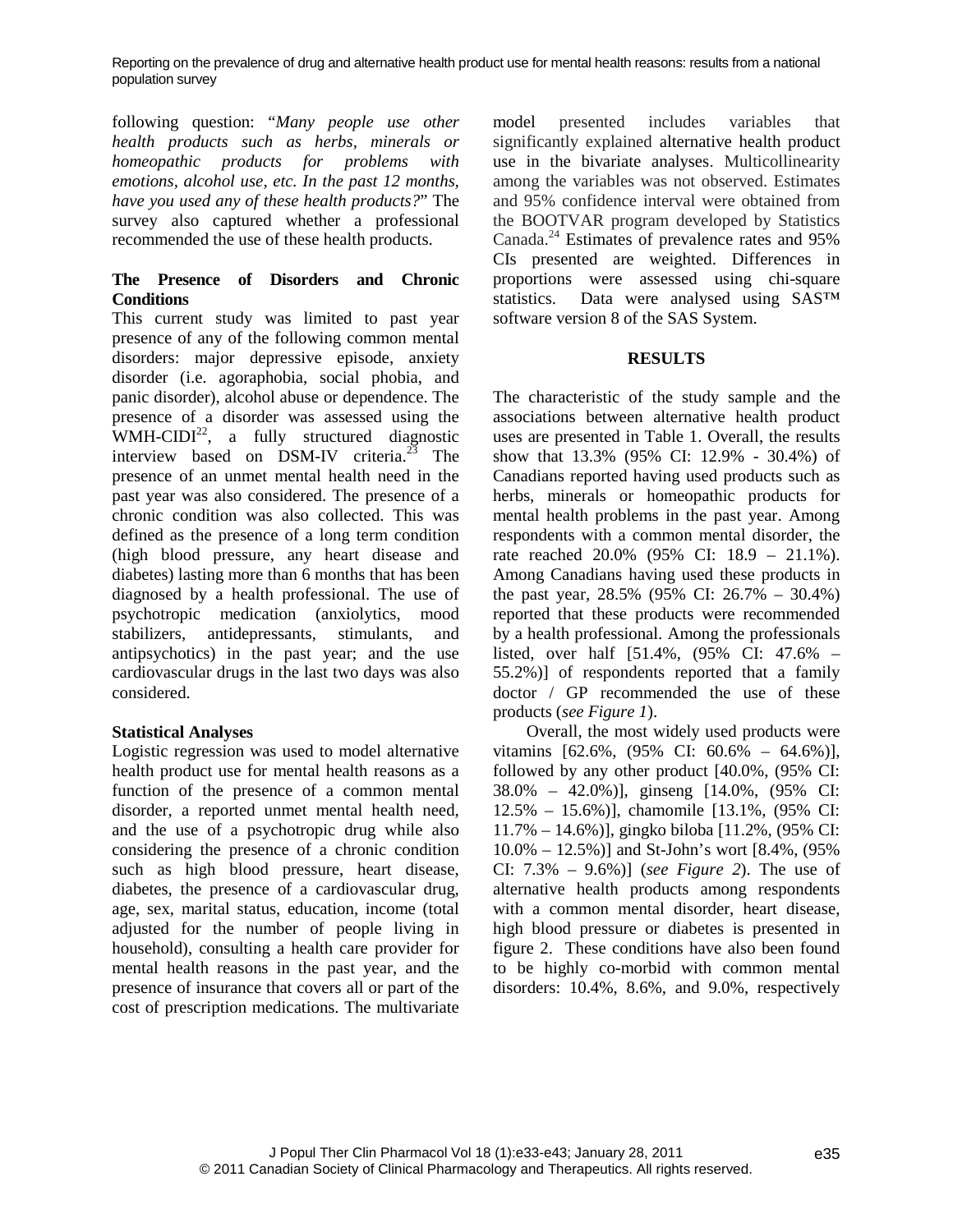**TABLE 1** Canadian population reporting the use of alternative health products, their demographic and clinical characteristics

|                               |                                                            | <b>Total sample</b><br>distribution |               | Use of health<br>products<br>$(N=4908; 13.3\%)$ |                |                 |
|-------------------------------|------------------------------------------------------------|-------------------------------------|---------------|-------------------------------------------------|----------------|-----------------|
|                               |                                                            |                                     |               |                                                 |                |                 |
|                               |                                                            |                                     |               |                                                 |                |                 |
|                               |                                                            | ${\bf N}$                           | $\frac{0}{0}$ | $\mathbf N$                                     | $\frac{0}{0}$  | p value*        |
| <b>Sex</b>                    | Male                                                       | 18178                               | 49.2%         | 1923                                            | 10.6%          | < 0.0001        |
|                               | Female                                                     | 18806                               | 50.8%         | 2986                                            | 15.9%          |                 |
| Age                           | $\leq$ 19 years                                            | 3290                                | 8.9%          | 289                                             | 8.8%           | $\sqrt{0.0001}$ |
|                               | versus                                                     |                                     |               |                                                 |                |                 |
|                               | 20-39 years                                                | 12637                               | 34.2%         | 1758                                            | 13.9%          |                 |
|                               | 40-59 years                                                | 13480                               | 36.5%         | 1931                                            | 14.3%          |                 |
|                               | $60$ years +                                               | 7577                                | 20.5%         | 930                                             | 12.3%          |                 |
| <b>Education</b>              | Less than secondary or Secondary                           | 16274                               | 44.4%         | 1775                                            | 10.9%          | < 0.0001        |
|                               | Some post secondary or                                     |                                     |               |                                                 |                |                 |
|                               | Post secondary                                             | 20354                               | 55.6%         | 3099                                            | 15.2%          |                 |
| <b>Income</b>                 | Low $(1st, 2nd quintiles) versusMidde (3rd, 4th quintile)$ | 3402                                | 10.2%         | 366                                             | 10.8%          | $\sqrt{0.0001}$ |
|                               |                                                            | 18994                               | 56.8%         | 2514                                            | 13.2%          |                 |
|                               | $(5th$ quintile)<br>High                                   | 11072                               | 33.1%         | 1662                                            | 15.0%          |                 |
|                               |                                                            |                                     |               |                                                 |                |                 |
| <b>Marital</b> status         | Married/Common Law                                         | 22801                               | 61.7%         | 3014                                            | 13.2%          | 0.67            |
|                               | Single/divorced/separated                                  | 14132                               | 38.3%         | 1890                                            | 13.4%          |                 |
| <b>Consulted for a mental</b> | Yes                                                        | 3524                                | 9.6%          | 854                                             | 24.2%          | < 0.0001        |
| health reason, past year      | $\rm No$                                                   | 33265                               | 90.4%         | 4041                                            | 12.2%          |                 |
| <b>Medication insurance</b>   | Yes                                                        | 28133                               | 76.1%         | 3900                                            | 13.9%          | < 0.0001        |
| coverage                      | No                                                         | 8851                                | 23.9%         | 1008                                            | 11.4%          |                 |
| Presence of a common          | Yes                                                        | 3721                                | 10.4%         | 743                                             | 20.0%          | < 0.0001        |
| mental disorder               | No                                                         | 32186                               | 89.6%         | 4000                                            | 12.4%          |                 |
| Major Depression              | Yes                                                        | 1769                                | 4.8%          | 381                                             | 21.6%          | < 0.0001        |
|                               | No<br>Yes                                                  | 35053<br>1719                       | 95.2%         | 4493<br>$\overline{361}$                        | 12.8%          |                 |
| Anxiety                       | No                                                         | 34328                               | 4.8%<br>95.2% | 4387                                            | 21.0%<br>12.8% | < 0.0001        |
| Alcohol dependence            | Yes                                                        | 948                                 | 2.6%          | 161                                             | 17.0%          | 0.006           |
|                               | $\rm No$                                                   | 4732                                | 97.4%         | 4732                                            | 13.2%          |                 |
| Psychotropic medication,      | Yes                                                        | 3484                                | 9.5%          | 740                                             | 21.3%          | < 0.0001        |
| past year                     | N <sub>o</sub>                                             | 33319                               | 90.5%         | 4167                                            | 12.5%          |                 |
| Antidepressants               | Yes                                                        | 2151                                | 5.8%          | 462                                             | 21.5%          | < 0.0001        |
|                               | $\rm No$                                                   | 34656                               | 94.2%         | 4446                                            | 12.8%          |                 |
| Anxiolytics                   | Yes                                                        | 2023                                | 5.5%          | 442                                             | 21.9%          | $\sqrt{0.0001}$ |
|                               | No                                                         | 34782                               | 94.5%         | 4466                                            | 12.8%          |                 |
| Mood stabilisers              | Yes                                                        | 409                                 | 1.1%          | 83                                              | 20.4%          | < 0.0001        |
|                               | $\rm No$                                                   | 36380                               | 98.9%         | 4820                                            | 13.3%          |                 |
| Antipsychotics                | Yes                                                        | $\overline{133}$                    | 0.4%          | 17                                              | 12.7%          | 0.82            |
|                               | No                                                         | 36671                               | 99.6%         | 4890                                            | 13.3%          |                 |
| <b>Stimulants</b>             | Yes                                                        | 120                                 | 0.3%          | 27                                              | 22.3%          | 0.004           |
|                               | No                                                         | 36688                               | 97.7%         | 4880                                            | 13.3%          |                 |
| <b>Unmet mental health</b>    | Yes                                                        | 1677                                | 4.5%          | 390                                             | 23.3%          | < 0.0001        |
| need                          | No                                                         | 35161                               | 95.5%         | 4514                                            | 12.8%          |                 |
| <b>Heart Disease</b>          | Yes                                                        | 2013                                | 5.4%          | 242                                             | 12.0%          | 0.09            |
|                               | No                                                         | 34971                               | 94.6%         | 4667                                            | 13.3%          |                 |
| High blood pressure           | Yes                                                        | 5478                                | 14.8%         | 689                                             | 12.6%          | $0.10\,$        |
|                               | No                                                         | 31506                               | 85.2%         | 4219                                            | 13.4%          |                 |
| <b>Diabetes</b>               | Yes                                                        | 1790                                | 4.8%          | 168                                             | 9.4%           | < 0.0001        |
|                               | No                                                         | 35194                               | 95.2%         | 4740                                            | 13.5%          |                 |
| Cardiovascular drugs,         | Yes                                                        | 1203                                | 3.3%          | 243                                             | 20.2%          | < 0.0001        |
| past 2 days                   | No                                                         | 35781                               | 96.7%         | 4665                                            | 13.0%          |                 |

\* p value for chi-square statistics for the difference in proportion of individuals regarding alternative health product use. Any mental disorder including the presence of major depression, anxiety, and or alcohol abuse/ dependence in the past year. Anxiety disorder such as the presence of agoraphobia, social phobia or panic disorder in the past year.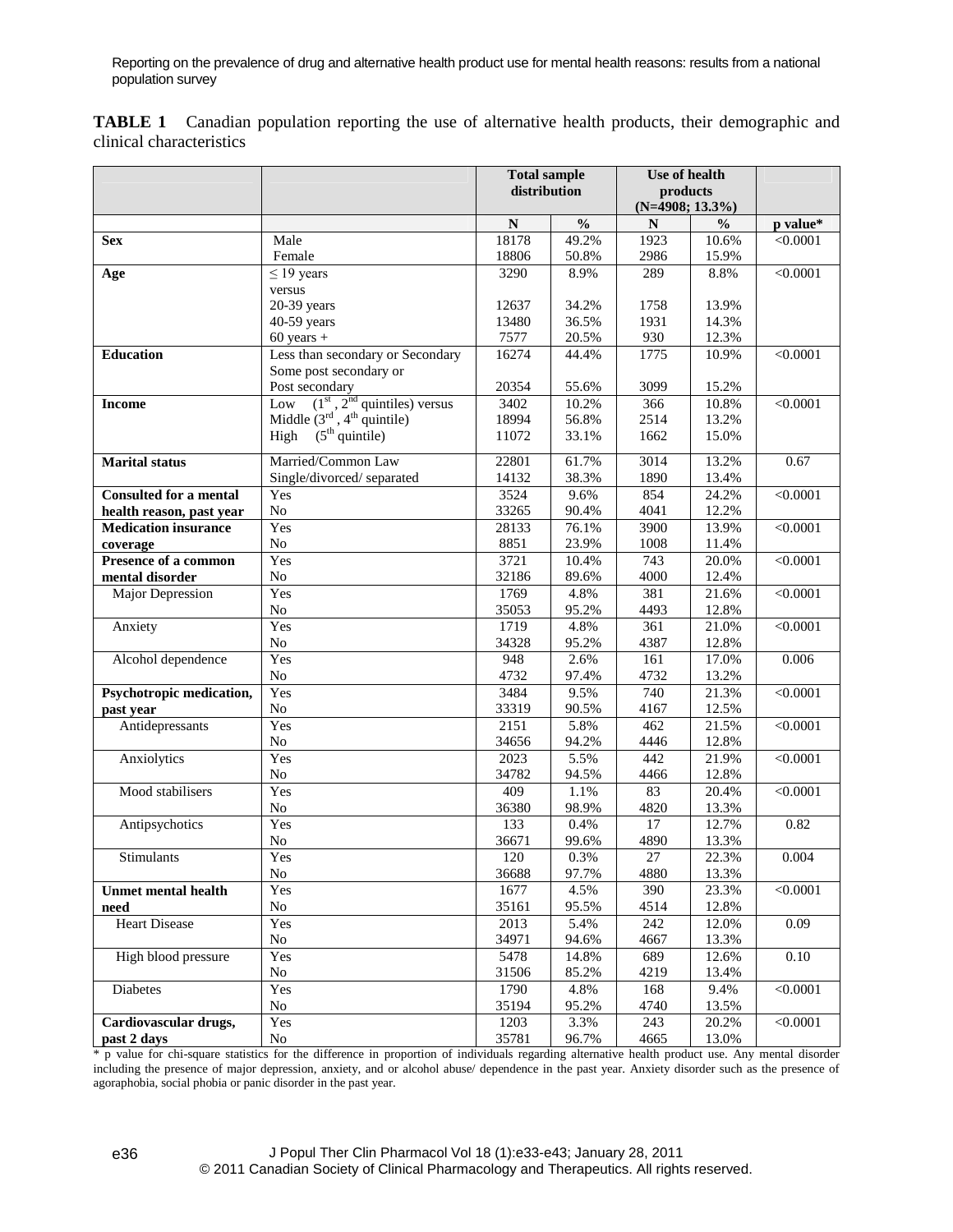

**FIG. 1** Breakdown of health professionals recommending alternative health products among users.

**FIG. 2** Prevalence of alternative health product use in the general population and by mental health and chronic disease problem.

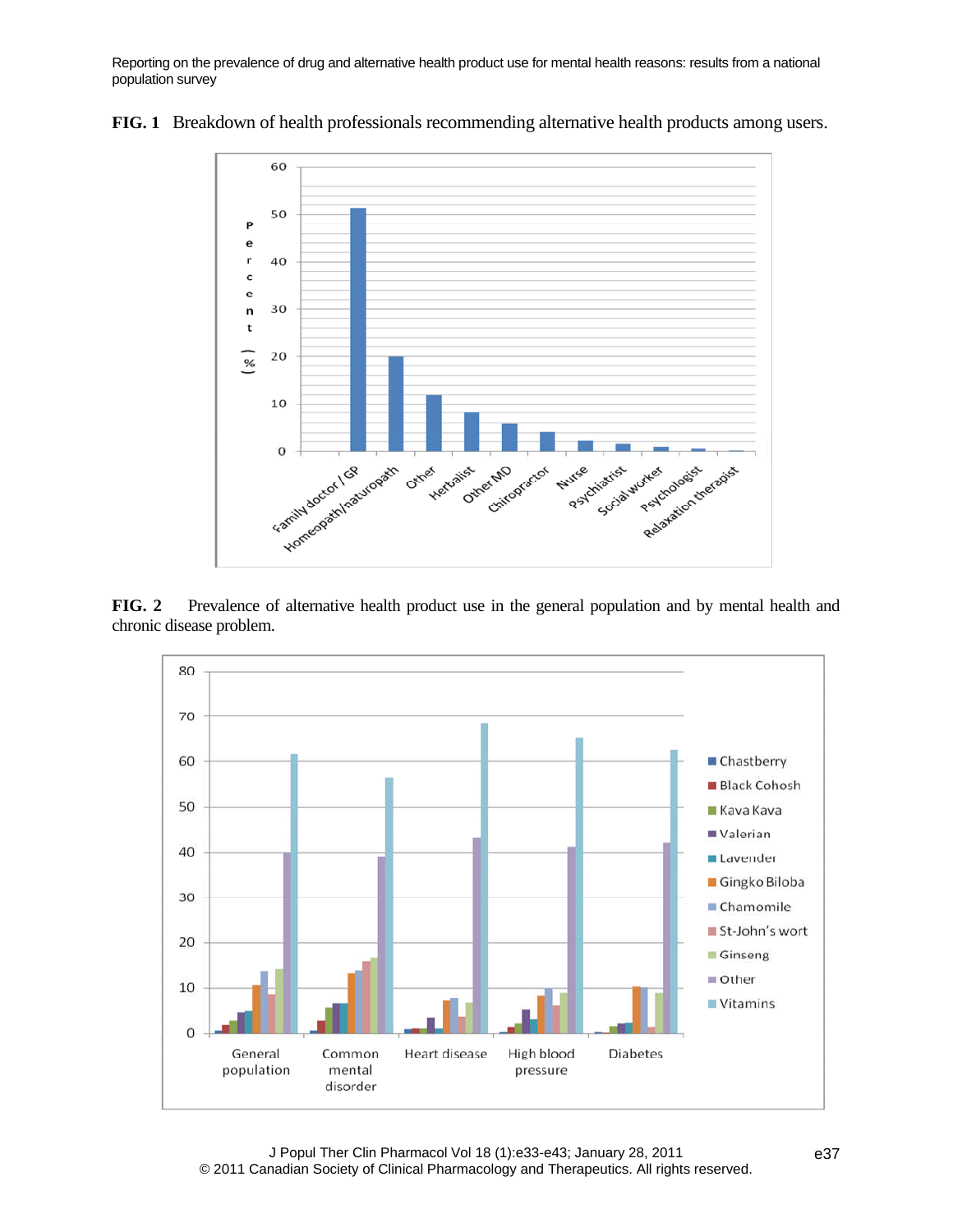When looking at the concomitant use of psychotropic medications, the results show that 9.5% (95% CI: 9.2% – 9.8%) of Canadian respondents used anxiolytics, antidepressants, mood stabilizers, antipsychotics or stimulants in the past year. Among these psychotropic prescription users, 21.3% (95% CI: 19.8% - 22.6%) reported also having used alternative health products within that same year. Apart from vitamins and other products, St-John's wort was the most widely used followed by chamomile, ginseng and gingko biloba (Figure 3). The prevalence of alternative health product use was similar among respondents who also had a prescription for anxiolytics, antidepressants, or mood stabilizers (Figure 3).

**FIG. 3** Prevalence of alternative health product and concomitant psychotropic and cardiovascular drug use.

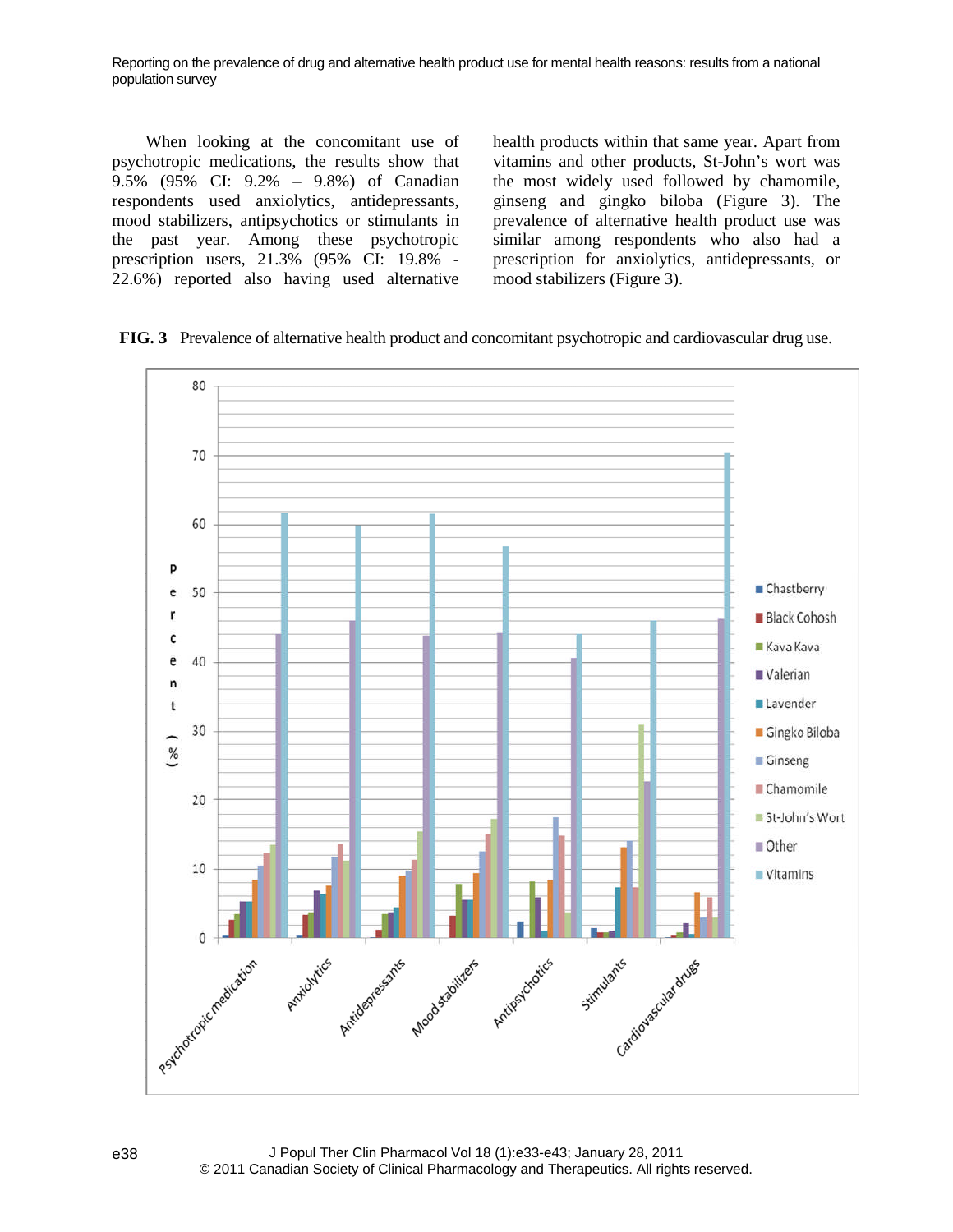Table 2 presents the multivariate analysis of health product use. The following determinants of use were identified: older age, female sex, higher education and income; the presence of a common mental disorder (1.27 OR, 95% CI: 1.06 – 1.52), the use of cardiovascular drugs (1.42 OR, 95% CI:

1.07 – 1.90); reported unmet mental health need (1.49 OR, 95% CI: 1.18 – 1.88); consulting a health care provider for mental health reasons (1.78 OR, 95% CI: 1.48 – 2.13); and reported diabetes (0.70 OR, 95% CI: 0.51 – 0.94).

**TABLE 2** Results of the multivariate analyses of past year use of alternative health products and determinants of use in Canadians.

|                                                   | *Adjusted OR (95% CI) |  |  |  |
|---------------------------------------------------|-----------------------|--|--|--|
| Age (dichotomous)                                 |                       |  |  |  |
| $\leq$ 19 years                                   | <b>REFERENCE</b>      |  |  |  |
| $>$ 20 years                                      | $1.37(1.06 - 1.77)$   |  |  |  |
| Sex (Female)                                      | $1.57(1.40 - 1.76)$   |  |  |  |
| Education (dichotomous)                           |                       |  |  |  |
| Less than secondary / Secondary                   | <b>REFERENCE</b>      |  |  |  |
| Some post secondary/Post secondary                | $1.36(1.21 - 1.53)$   |  |  |  |
| Income                                            |                       |  |  |  |
| Low $(1st, 2nd$ lowest quintiles)                 | $0.64(0.51-0.80)$     |  |  |  |
| Middle $(3rd, 4th quintiles)$                     | $0.89(0.79-1.00)$     |  |  |  |
| High $(5th$ highest quintile)                     | <b>REFERENCE</b>      |  |  |  |
| Has insurance for prescription medication         | $1.15(0.99 - 1.32)$   |  |  |  |
| Consulted for a mental health reason in past year | $1.78(1.48 - 2.13)$   |  |  |  |
| Unmet mental health need                          | $1.49(1.18 - 1.88)$   |  |  |  |
| Presence of a common mental disorder              | $1.27(1.06 - 1.52)$   |  |  |  |
| Psychotropic drug use in the past year            | $1.16(0.96 - 1.41)$   |  |  |  |
| Cardiovascular drug use in the past two days      | $1.42(1.07 - 1.90)$   |  |  |  |
| Diabetes                                          | $0.70(0.51 - 0.94)$   |  |  |  |

\*\* Odds Ratios presented are adjusted for all other variables presented in the model.

#### **DISCUSSION**

Results of this study, involving data analyses of a large representative Canadian sample, indicate that 13% of Canadians report the use of alternative health products for mental health reasons. Among respondents with a common mental disorder the rate increased to 20.0%, which is similar to reports published elsewhere.<sup>2</sup> Also, reported in this study, the past year prevalence of alternative health product use was 12.0%, 12.6% and 9.4% among respondents with heart disease, high blood pressure and diabetes, respectively. Among respondents reporting a prescription for a psychotropic medication and the use of a cardiovascular drug, the rates of use reached 21.3% and 20.2%, respectively. This study also shows that 28.5% of Canadians reported that the alternative health products used were recommended by a health professional and in over 50% of those cases products were recommended by a family doctor or GP.

The most common alternative health products used are ginseng, gingko biloba and St-John's wort, which have been reported as the top bestselling alternative health products. $25$  These alternative health products however have also been associated with drug-herb adverse events in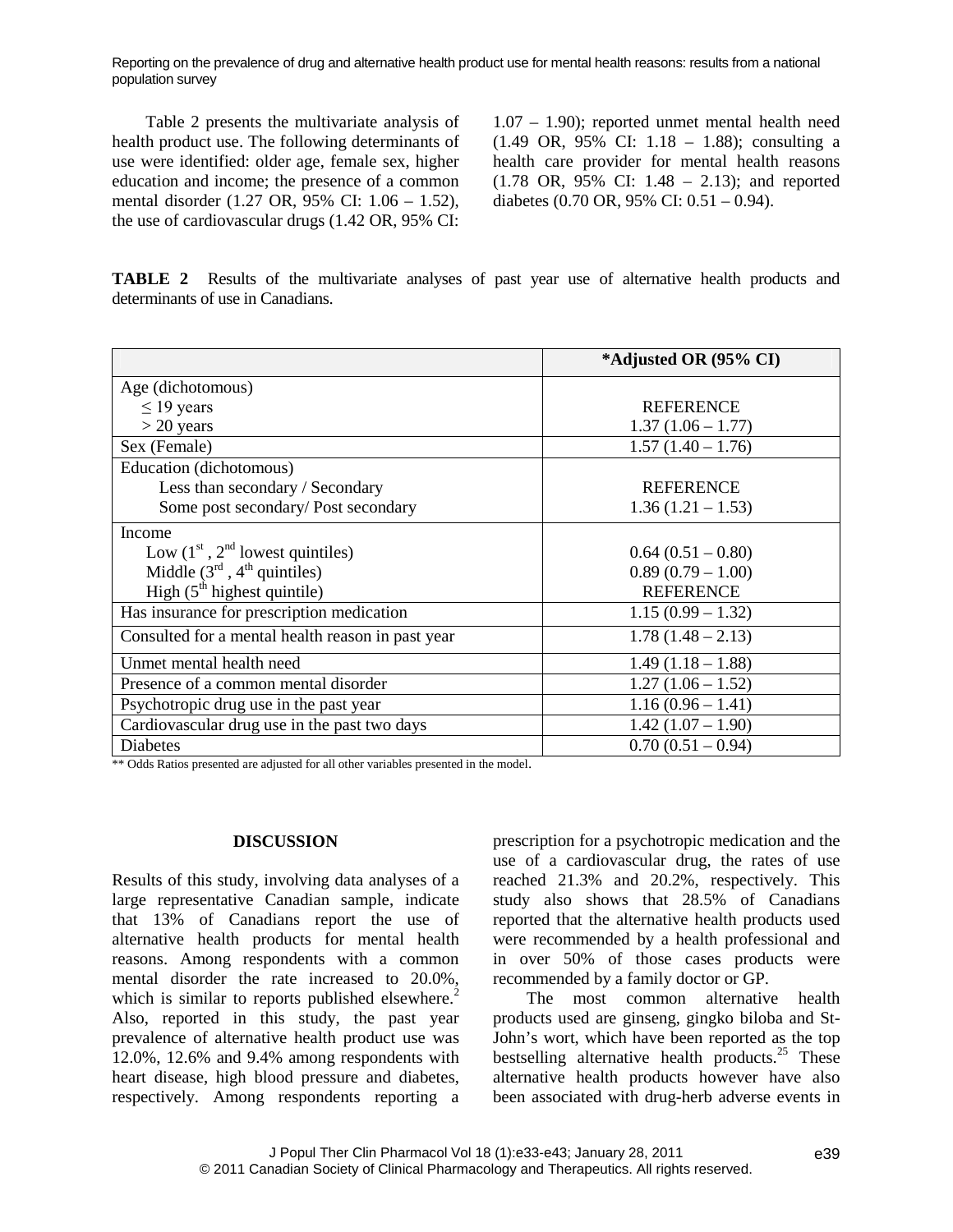individuals with cardiovascular disease, hypertension and diabetes.<sup>5-8,26-34</sup> Further, ginkgo biloba, used for memory and cardiovascular disease, has been found to interact with trazodone, a sedative and antidepressant<sup>7,28</sup> and with risperidone, an atypical antipsychotic drug.<sup>7</sup> The product kava-kava, used for anxiety disorders, has been associated with adverse interactions when concurrently taken with other sedatives.<sup>4</sup> Valerian, used to reduce anxiety and as a sleep-aid, has been reported to increase the sedative properties of lorazepam, and to interfere with selective serotonin reuptake inhibitors.<sup>4,27,29,32</sup>

The literature also shows that depressed individuals will often self-medicate with St. John's wort, which has been reported to be equivalent to antidepressants in the short-term treatment of mild to moderate major depressive disorder.<sup>35</sup> St. John's wort is reported to, overall, cause the most adverse interactions of all health remedies with various prescription medications due to its effect on drug metabolism via induction of the hepatic cytochrome P450 system.<sup>36</sup> Studies have shown that St. John's wort interacts with various SSRIs to produce a central serotonin syndrome.<sup>37-39</sup> The consumption of St. John's wort for depression can also reduce levels of oral contraceptives<sup>40</sup>, digoxin<sup>41</sup>, cyclosporine<sup>42,43</sup>, and HIV protease inhibitors $44$  to produce adverse drug reactions such as mania, hypomania, phototoxicity, and cardiovascular collapse.

Determinants of health product use for mental health reasons included the presence of a common mental disorder, which was positively associated with use; whereas, the presence of diabetes was negatively associated with use. The findings did not show respondents with a prescription for a psychotropic medication to be less likely to use alternative health products; however, respondents using cardiovascular drugs were more likely to use alternative health products during the same year. As was seen, St-John's wort and gingko biloba were used and this raises concerns regarding concomitant use and the possibility of herb-drug interactions as previously described. Also noteworthy, respondents reporting an unmet mental health need were more likely to use alternative health products for their mental health. Another interesting finding is that people who consulted with a health care provider during the year for a mental health reason were more likely to use an alternative health product. This goes against the idea that people who consult for their mental health problems, and are more likely to receive a prescription, would be less likely to use over the counter products or inversely, people who do not consult are more likely to use alternative health products.

Further, in this study, respondents with insurance for a prescription medication were not significantly more likely to use alternative health products. In contrast, a study conducted by Strum & Sherbrourne (2001) showed higher use of alternative medication among respondents not having insurance and having long delays in receiving medical therapy.<sup>45</sup> In a more recent study focusing on bipolar disorder, Perron et al. (2009) did not find an association between insurance or access to services and the use of alternative medication use.<sup>46</sup>

In our study, more education and a higher income were more likely associated with the use of alternative health products for mental health reasons. In the NHPS study, the use of alternative health products and supplements for physical ailments was not restricted by personal income or education levels.<sup>9</sup> It was estimated that 23% of alternative health products and supplements are consumed by people over 50 years of age.<sup>6,9</sup> In our study, for mental health reasons, this estimate reached 12.3% for respondents over 60 years of age. These important observed prevalence rates in Canada are of great relevance given that older age is associated with increased drug interactions because seniors consume more drugs and they metabolize and excrete drugs more slowly. In a study of 86 community-dwelling elderly women, women that were taking up to eight prescription medications were also consuming up to 11 alternative health products on a regular basis, and of great concern is that they only reported a third of their total consumption of alternative health products to their physicians.<sup>47</sup> Another study of the elderly showed that up to one-third were at risk for potential interactions.<sup>48</sup>

Although our results are based on a large representative sample of the Canadian population, they bear some limitations. Analyses were based on data collected from the CCHS 1.2, which excluded people living in the Territories and residing in institutions and group homes. The results from our study may therefore not apply to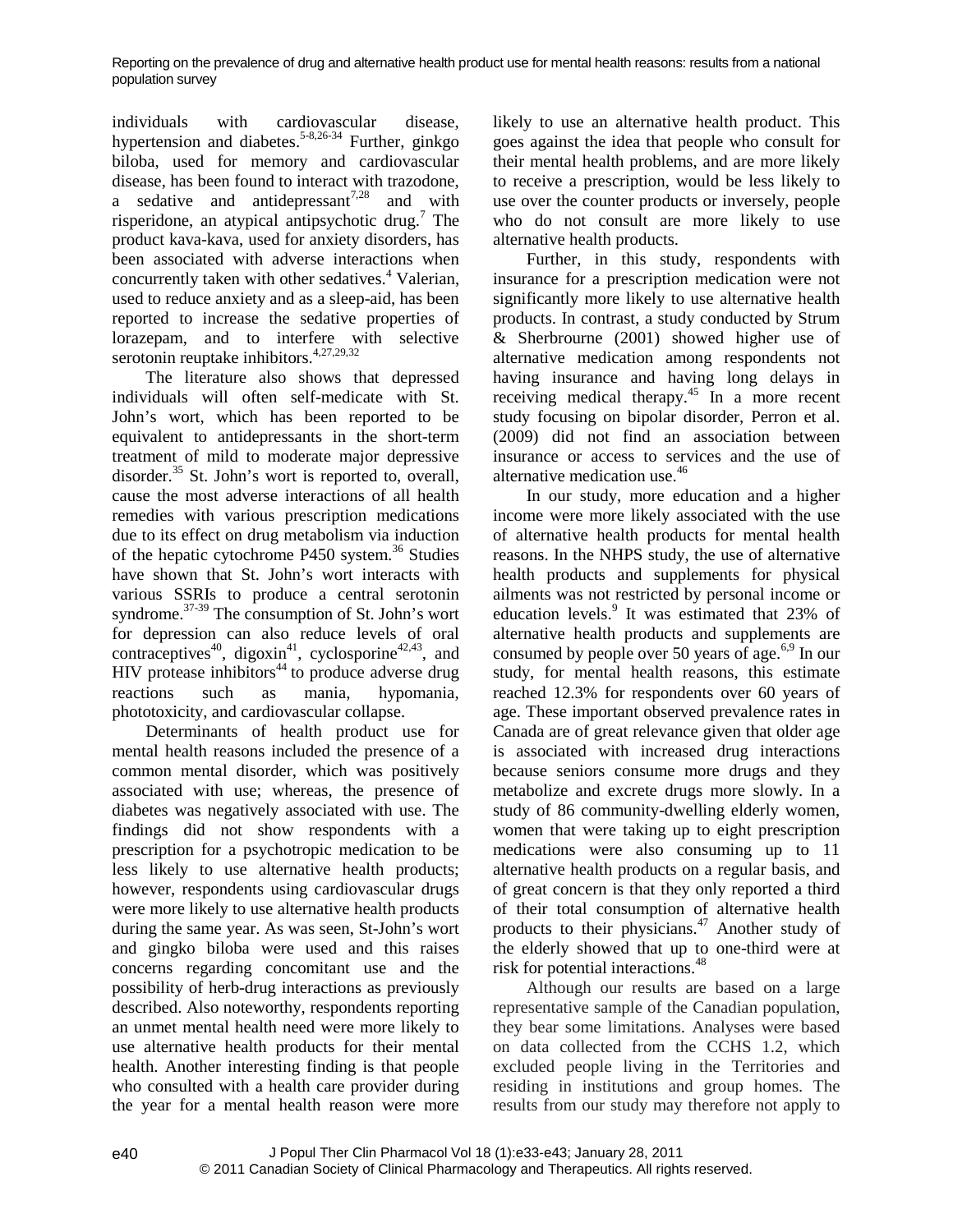these groups that tend to have more complex mental health problems and different patterns of mental health service use. Further, the study sample surveyed included people between the age of 15 and 18, which may exhibit different patterns of alternative health product use with respect to mental illnesses than the older population. Our results were based on self reported data, which may be subject to recall bias and a social desirability bias. Also, participation in the survey was voluntary and may under- or over represent people with mental illness. Further, given the fact that the question framed for each specific type of alternative herbal product used did not reiterate the statement 'for mental health reasons' it is possible that we are overestimating the use for emotional reasons. The data collected in this study were cross-sectional in nature and it is not possible to confirm the simultaneous use of both medications and alternative health products but only the possible risk of this. Further, alternative health products used were collected for the past 12 months; whereas, the use of cardiovascular drugs was assessed in the last two days limiting our conclusions with regards to concomitant use. It is also not possible, given the data, to ascertain temporal relationships between health product use for mental health reasons and unmet mental health needs, the presence of mental health problems, and psychotropic and service use. It is not possible, for instance, to determine whether the use of alternative health products was  $a$  <sup>1.</sup> consequence from dissatisfaction with mental health services received.

## **CONCLUSION**

Alternative health products such as herbs, teas and supplements are widely used for common mental disorders and not uncommonly people using these products have received a recommendation from their family physician or GP. Concerns dissipate when one observes that the most common alternative health products used are vitamin supplements. The most troublesome possible interactions regard St-John's wort, widely used for depression, and protease inhibitors and warfarin for cardiovascular problems. Future research should focus on obtaining recent data on actual simultaneous use and interactions between these products and commonly used drugs. The majority of alternative health products are bought in pharmacies. Considering that these health professionals are the most widely consulted, not only for chronic conditions, but also for common mental disorders such as depression and anxiety, as well as the main prescribers for most medications, it is of great importance that family physicians/GPs, pharmacists and other health professionals be educated in the potential interactions of prescription and non-prescription medications with alternative health products and supplements. Further, public health campaigns aimed towards increasing awareness and discussion between health professionals and patients on the risks of alternative health products use will surely lead to a decrease in fatal adverse events related to the concomitant use of these products and prescription medications for mental health reasons among people with co-morbid chronic conditions.

# *Acknowledgements / Funding*

The corresponding author H-M Vasiliadis is a J1 Research Scholar with the Fonds de la Recherche en Santé du Québec. Funding for this study was provided by a Canadian Institute of Health Research grant # OPC 74353.

# **REFERENCES**

- [Eisenberg DM](http://www.ncbi.nlm.nih.gov/pubmed?term=%22Eisenberg%20DM%22%5BAuthor%5D),Davis RB, [Ettner SL](http://www.ncbi.nlm.nih.gov/pubmed?term=%22Ettner%20SL%22%5BAuthor%5D), et al. Trends in alternative medicine use in the United States, 1990-1997: results of a follow-up national survey. JAMA 1998;280:1569-75.
- 2. [Unützer J](http://www.ncbi.nlm.nih.gov/pubmed?term=%22Un%C3%BCtzer%20J%22%5BAuthor%5D), Klap R, Sturm R, et al. Mental disorders and the use of alternative medicine: results from a national survey. Am J Psychiatry 2000;157:1851-7.
- 3. Kessler RC, Soukup J, Davis RB, et al. The use of complementary and alternative therapies to treat anxiety and depression in the United States. Am J Psychiatry 2001;158:289-94.
- 4. Crone CC, Gabriel G. Herbal and nonherbal supplements in medical-psychiatric patient populations. Psychiatr Clin North Am 2002;25:211-30.
- 5. Izzo AA, DiCarlo G, Borrelli F, Ernst E. Cardiovascular pharmacotherapy and herbal medicines: the risk of drug interaction. Int J Cardio 2005;98:1-14.
- 6. Hoblyn JC, Brooks JO. Herbal supplements in older adults: consider interactions and adverse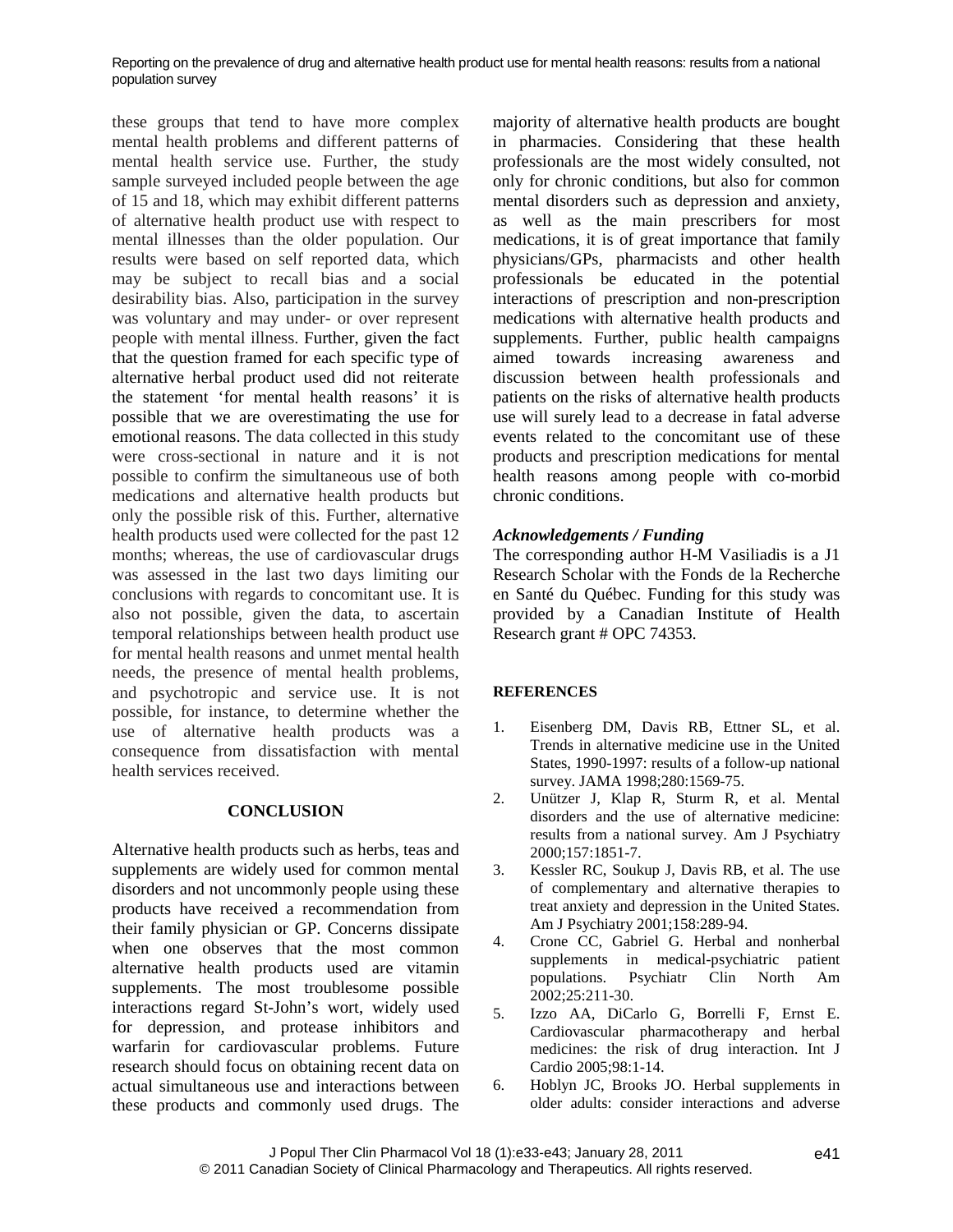events that may result from supplement use. Geriatrics 2005;60:18-23.

- 7. Izzo AA, Ernst E. Interactions between herbal medicines and prescribed drugs: an updated systematic review. Drugs 2009;69:1777-98.
- 8. Tachjian A, Maria V, Jahangir A. Use of herbal products and potential interactions in patients with cardiovascular diseases. J Am Coll Cardiol 2010;55:515-25.
- 9. Singh SR, Levine M. Natural health product use in Canada: analysis of the National Population Health Survey. Can J Clin Pharmacol 2006;13:e240-e250.
- 10. Cohen RJ, Ek K, Pan CX. Complementary and alternative medicine (CAM) use by older adults: a comparison of self-report and physician chart documentation. J Gerontol A Biol Sci Med Sci 2002;57:M223-M227.
- 11. Goldstein LH, Elias M, Ron-Avraham G, et al. Consumption of herbal remedies and dietary supplements amongst patients hospitalized in medical wards. Br J Clin Pharmacol 2007;64:373-80.
- 12. Wold RS, Lopez ST, Yau CL, et al. Increasing trends in elderly persons' use of nonvitamin, nonmineral dietary supplements and concurrent use of medications. J Am Diet Assoc 2005;105:54-63.
- 13. Kennedy J, Wang CC, Wu CH. Patient disclosure about herb and supplement use among adults in the US. Evid Based Complement Alternat Med 2008;5:451-6.
- 14. Eisenberg DM, Kessler RC, Van Rompay ML, et al. Perceptions about complementary therapies relative to conventional therapies among adults who use both: results from a national survey. Ann Intern Med 2001;135:344-51.
- 15. Giveon SM, Liberman N, Klang S, Kahan E. A survey of primary care physicians' perceptions of their patients' use of complementary medicine. Complement Ther Med 2003;11:254-60.
- 16. Clemente YN, Williams AF, Khan K, et al. A gap between acceptance and knowledge of herbal remedies by physicians: the need for educational intervention. BMC Complement Altern Med 2005;5:20.
- 17. Mikail CN, Hearney E, Nemesure B. Increasing physician awareness of the common uses and contraindications of herbal medicines: utility of a case-based tutorial for residents. J Altern Complement Med 2003;9:571-6.
- 18. Kwan D, Hirschkorn K, Boon H. U.S. and Canadian pharmacists' attitudes, knowledge, and professional practice behaviors toward dietary supplements: a systematic review. BMC Complement Altern Med 2006;6:31-41.
- 19. Sim SN, Levine MAH. An evaluation of pharmacist and health food store retailer's knowledge regarding potential drug interactions associated with St. John's Wort. Can J Clin Pharmacol 2010;e57-e63.
- 20. Lesage A, Vasiliadis H-M, Gagné M-A, Dudgeon S, Kasman N, Hay C. Prevalence of Mental Illnesses and Related Service Utilization in Canada: An Analysis of the Canadian Community Health Survey. Report prepared for the Canadian Collaborative Mental Health Initiative, Mississauga, Ontario, Canada; January 2006. Available at: [www.ccmhi.ca](http://www.ccmhi.ca/).
- 21. Gravel R, Beland Y. The Canadian Community Health Survey: Mental health and Well-being. Can J Psychiatry 2005;50:573–9.
- 22. Kessler RC, Ustun TB. The World Mental Health (WMH) Survey Initiative Version of the World Health Organization (WHO) Composite International Diagnostic Interview (CIDI). Int J Methods Psychiatr Res 2004;13:93–121.
- 23. American Psychiatric Association. Diagnostic and statistical manual of mental disorders. 4th ed. Washington, DC: American Psychiatric Press, Inc. 1994.
- 24. Brisebois F, Bédard M. Formation pratique\_ l'utilisation de la méthode du bootstrap. [Practical Training\_use of the bootstrap method]. Quebec Inter-University Centre for Social Statistics (QICSS), March, 2003.
- 25. Barnes PM, Powell-Griner E, McFann K, Nahin RL, editors. Complementary and Alternative Medicine Use Among Adults, United States, 2002. Hyattsville, MD: U.S. Department of Health and Human Services, Centers for Disease Control and Prevention, National Center for Health Statistics, 2004.
- 26. Mansoor GA. Herbs and alternative therapies in the hypertension clinic. AJH 2001;14:971-5.
- 27. Sood A, Sood R, Brinker FJ, et al. Potential for interactions between dietary supplements and prescription medications. Am J Med 2008;121:207-11.
- 28. Dergal JM, Gold JL, Laxer DA, et al. Potential interactions between herbal medicines and conventional drug therapies used by older adults attending a memory clinic. Drugs Aging 2002;19:879-86.
- Ulbricht C, Basch E, Weissner W, Hackman D. An evidence-based systematic review of herb and supplement interactions by the Natural Standard Research Collaboration. Expert Opin Drug Saf 2006;5:719-28.
- 30. Boullata J. Natural health product interactions with medication. Nutr Clin Pract 2005;20:33-51.